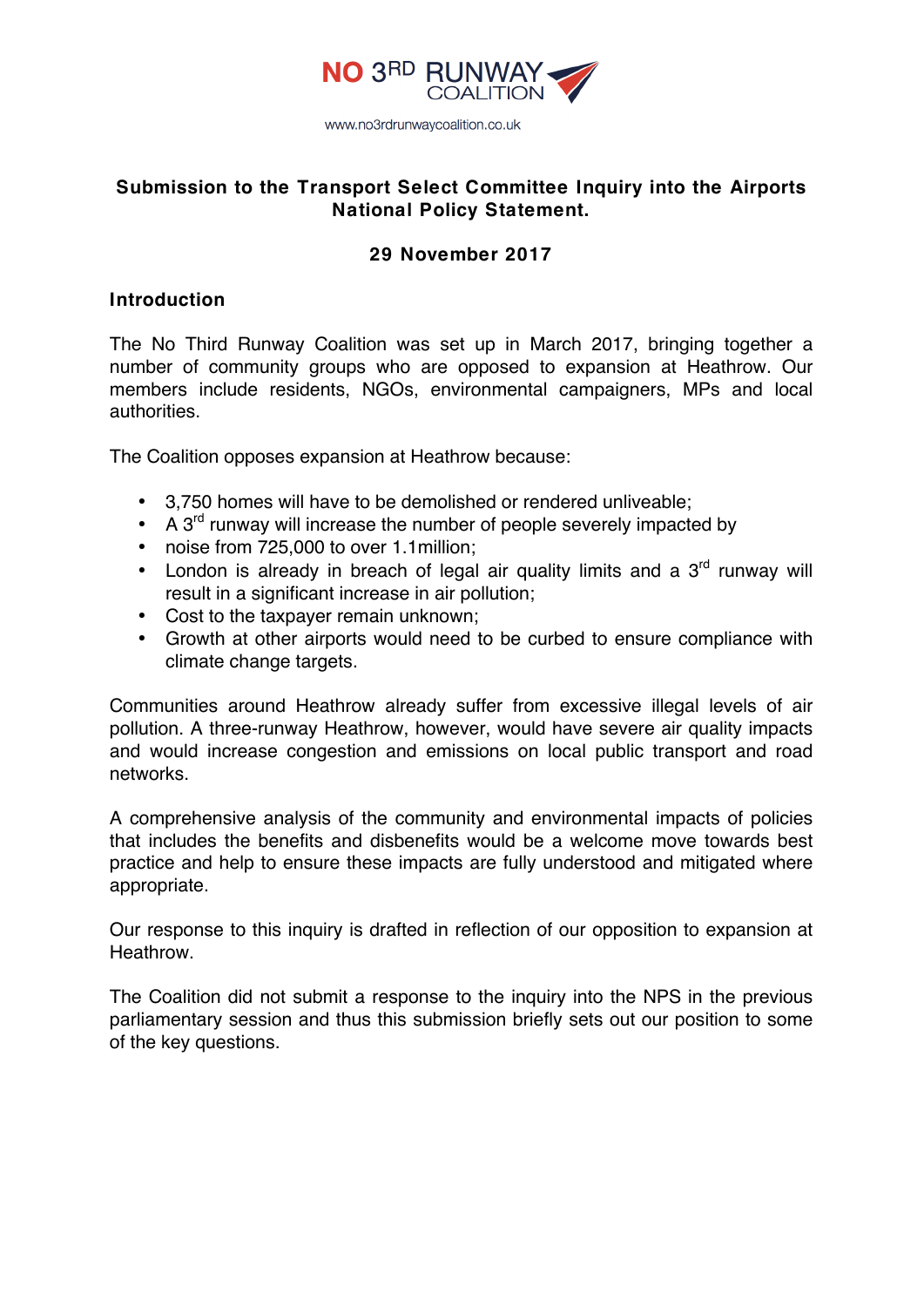

## **1. How well the proposal reflects Government policy on airports and aviation more generally.**

The approach the Government is adopting in developing aviation policy is confusing and could potentially lead to an inconsistent approach across the policies that overlap.

The national Aviation Strategy will be the main over-arching policy, but it is unlikely this be adopted before the final NPS is published. It is not unreasonable to expect that the national strategy be developed and adopted first so that other related strategies such as the NPS on Airports could be prepared in a way that would be logical.

Sequencing the various strands correctly would likely mean deferring a decision on Heathrow. This would be likely to save government money and allow the market to develop solutions in line with the market driven approach favoured in the document.

## **2. How well the proposal takes account of other aspects of the Government's transport strategy.**

The NPS needs to be set in the wider context of trends in other areas of transport, including developments in rail and shipping, as well as wider policy aims in trade and the environment.

The Government has now published its new Airspace Policy that includes a number of sensible initiatives that need to be incorporated into the NPS, particularly the independent noise authority and use of multiple flight paths to provide respite to overflown communities.

## **3. The suitability of the Government's evidence and rationale for the need for a Northwest Runway at Heathrow.**

The Updated Appraisal Analysis significantly undermines the evidence base and rationale for the Government's support for the Northwest Runway at Heathrow.

The Government has pursued a policy of support for expansion at Heathrow, primarily based on the economic benefits accrued to the country. However, the NPS fundamentally undermines this position.

The revised the estimate of total gross economic benefit of the Heathrow northwest runway to £72.8bn - £74.2bn, which is half of the figure estimated by the Airports Commission.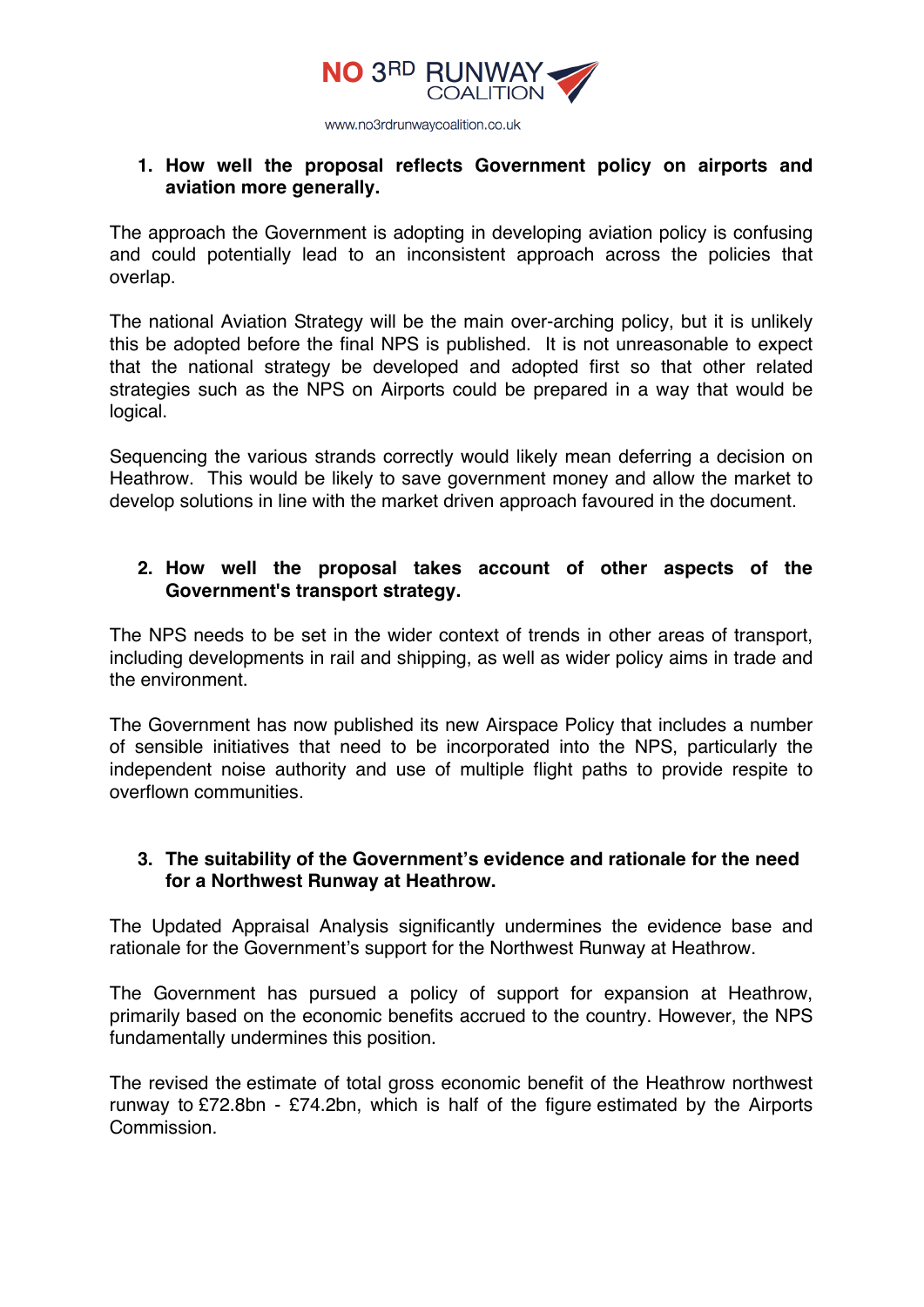

Further, the Net Present Value (which encompasses all costs and benefits, range from just £3.3bn (over 60 years) to a negative figure of minus £2.2bn

Conversely, the updated NPS shows that Gatwick would deliver greater total economic benefit than Heathrow, of up to £75.3bn. There is also an additional £1.5bn of greater passenger benefit from the Gatwick scheme.

There Government's own figures demonstrate that it is not clear that the preferred option of Heathrow expansion presents the most strategic case for expansion that delivers the greatest economic benefits.

# **4. How comprehensive the proposal is in terms of the supporting measures for those communities who will be impacted by expansion.**

A comprehensive analysis of the community and environmental impacts of policies that includes the benefits and disbenefits would have been a welcome move towards best practice and help to ensure these impacts are fully understood and mitigated where appropriate. Unfortunately, the NPS has failed to grasp this opportunity.

The NPS does not fully take into account the impact aircraft will have on people and communities that are newly overflown. The lack of information around detailed flight paths associated with a third runway at Heathrow is a significant flaw that undermines the credibility of the NPS.

There is also apparent indecision about whether or not flight paths should be concentrated, which would result in a significant deterioration of the noise pollution endured by many communities.

There is insufficient information in the NPS on the length of the respite period that communities will experience should a third runway become operational. Significant numbers of people will experience a reduction in their respite but the lack of flight path information means it is not possible to estimate how many will be affected.

The NPS has failed to use any metric that tests the real level of annoyance of people on the ground. Areas such as Ealing and Teddington fall outside of the annual noise contours despite being overflown about a third of the time in an average year. The NPS should include a metric that reflects the noise pollution experienced in these communities.

There should a be a community principle developed to ensure that those most impacted by airport operations have clearly defined channels of communication and appropriate mechanisms to be engaged in policy development and implementation. Placing passengers and business at the centre risks undermining local community relations and alienating those who live close to airports.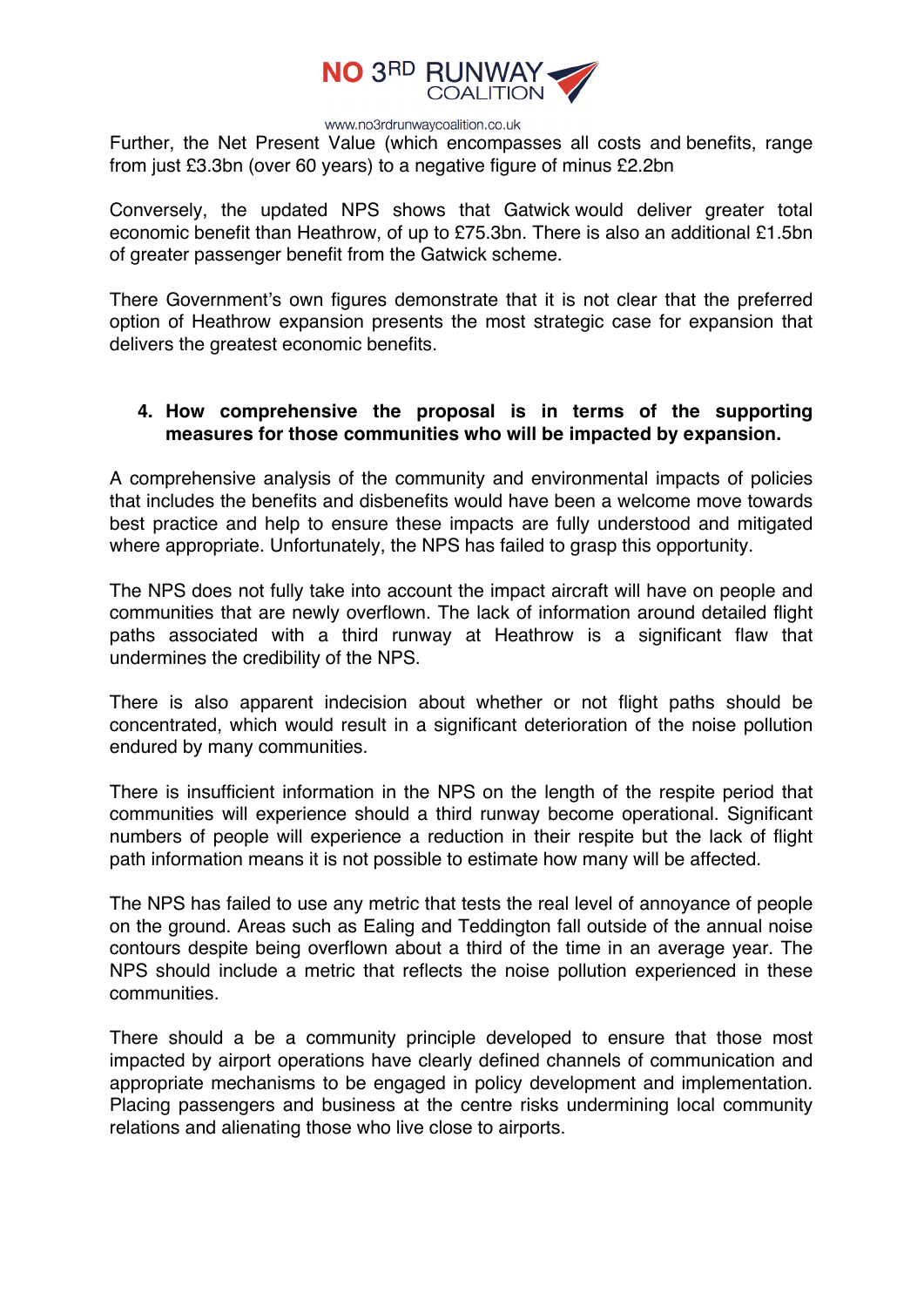

## **5. How well the proposal takes account of sustainability and environmental considerations and the adequacy of relevant documentation and information published alongside the draft proposal.**

### **Air Quality**

A third runway at Heathrow will result in at least 250,000 more planes using the airport. It seems likely that the only way not to exceed legal limits on air pollution will be to limit the number of planes using the third runway.

It is beyond doubt that expansion would worsen pollution compared with a noexpansion future. Indeed, the NPS itself states that the proposal for a northwest runway at Heathrow has a 'high risk' of exceeding legal limits for air quality.

Further, the NPS states that without effective mitigation, the expansion of Heathrow would result in increased congestion and emissions on the local transport networks.

The NPS also fails to model the impacts of the construction of a new runway on legal air quality limits.

The Government's Air Quality Plan still does not refer to Heathrow expansion despite a recommendation from the Environmental Audit Select Committee that it be directly addressed. Yet, the NPS appears to rely on the full and effective implementation of the Plan in order to address the increase in emissions resulting from expansion at Heathrow. This is a significant cause for concern given that the Government is being taken to court for a third time over the lack of detail provided in the plan.

### **Noise**

Expansion will result in another 250,000 planes a year using Heathrow, increasing the number of people directly affected by noise from 725,000 to 1.1 million. Local communities have repeatedly stated that it is the number of aircraft causing noise disturbance that causes the annoyance.

Owing to the cramped airspace, aircraft at Heathrow depart at lower trajectories than any other major international airport in the world. The 'quieter' A380s are increasingly being flown at lower trajectories (at 2,000ft up to 9km from the airport), with National Physical Laboratory (NPL) recordings showing that they are even noisier than the A747s they are replacing. A low flying 'quieter' aircraft can be much noisier on the ground than a higher flying 'noisier' aircraft.

The noise mitigation package offered by Heathrow is lamentably insufficient and is not available for the majority of people who will be significantly impacted by aviation noise. Communities blighted by noise pollution deserve truly world-class mitigation today; not a decade or more after the third runway has opened.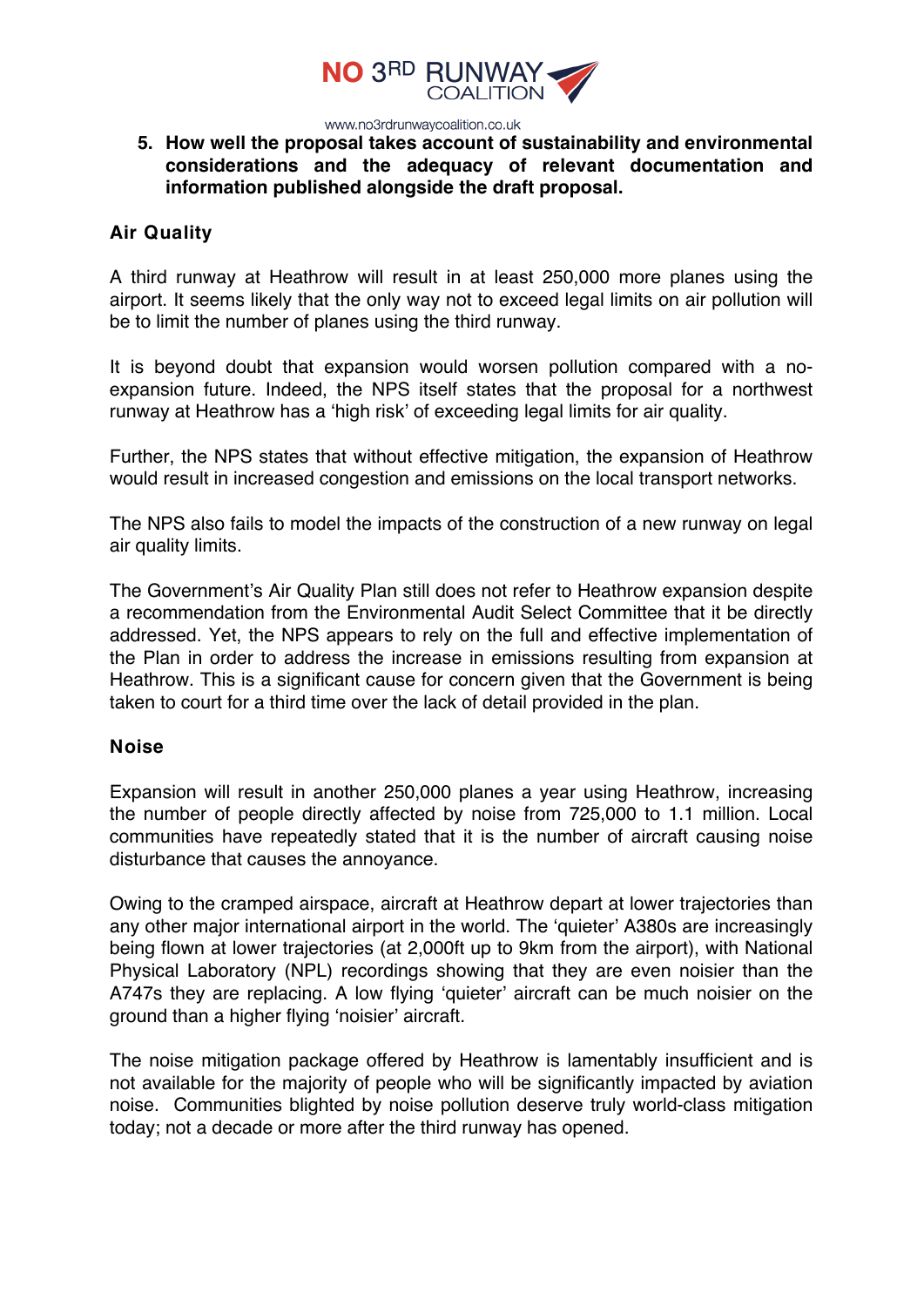

The DfT currently employs metrics based on noise from road traffic when assessing the impact of proposals for airport expansion. This is unacceptable. Noise from aircraft is of a different magnitude and is many times more intrusive than noise from road transport. Consequently, assessment, appraisal and resultant compensation for local communities should reflect the reality of the noise pollution endured based on accurate information. The NPS does nothing to address this.

The current Government plans for an independent noise authority are woefully behind schedule and serious concerns remain about the genuine independence of such a body that will be predominately staffed by personnel from the aviation industry and the CAA.

### **Health**

The Airports Commission report assessed the effects of a third runway at Heathrow as moderately adverse for health outcomes (including mental and physical health) and majorly adverse for children's cognitive development. The draft NPS has failed to give sufficient weight to these very serious impacts.

The draft NPS should have made it a condition of any scheme that specific and proven mitigations are introduced that ensures that there is no increase in adverse health and educational impacts. The failure to do so is a serious abdication of Government responsibility.

### **Climate Change**

If expansion at Heathrow takes place, emissions from aviation would constitute around 25% of total UK emissions by 2050. This will require significant reductions and restrictions in other sectors of the economy, including the complete decarbonisation of the transport.

If flights numbers grow as predicted at all UK airports, the targets could only be met if demand were deliberately restricted through a carbon tax or a tough emissions trading scheme with a carbon price of over £600 per tonne. Neither policy initiative is on the horizon.

The CCC has said that allowing aviation emissions to overshoot the limit (as would be inevitable with a new runway) would imply other sectors making cuts beyond the limit of what is feasible.

### **Surface Access**

It is still unclear what the cost of the road and rail infrastructure needed to serve a third runway will be and who will pay for it. The Airports Commission put the cost at £5-£6bn. The DfT has said that at least £3.5bn will be required, whilst TfL estimates the cost could be as high as £18bn. Heathrow told the Environmental Audit Committee that it would contribute only £1.1bn, leading to serious questions about the size of the contribution that will be required from taxpayers.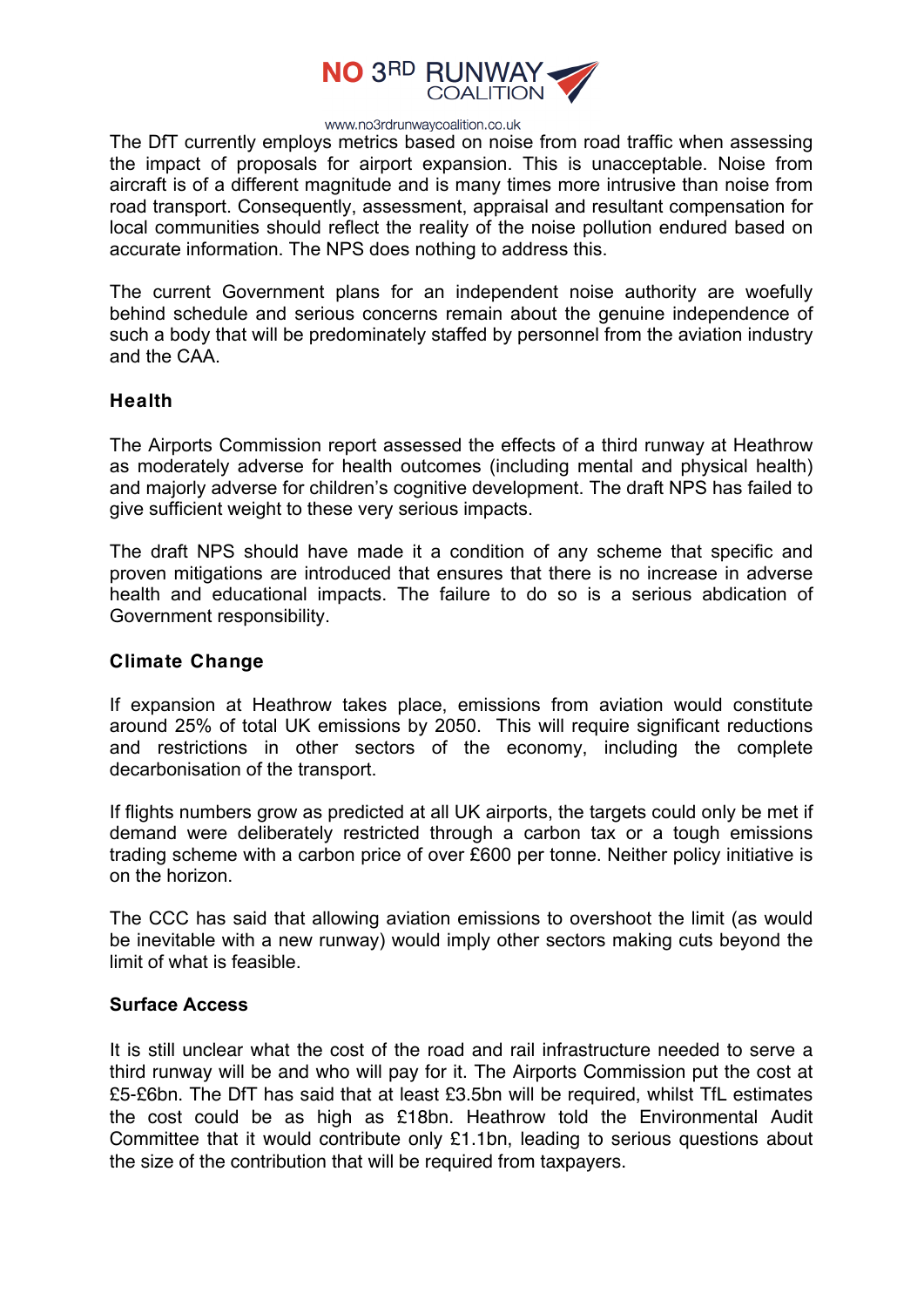

In addition, two proposed rail improvements; Western Rail Access and Southern Rail Access, assumed to take place currently have no Government commitment or funding to ensure their delivery.

The NPS has not included any further analysis of the potential costs involved in providing the surface access improvements required to facilitate the operations of a third runway at Heathrow.

It is also worthy of note that the NPS explicitly states that it has not calculated the financial or environmental costs of the proposed construction of the runway over the M25, nor assessed the potential impacts on the local road network.

### **6. The extent to which the NPS provides the Secretary of State with the basis for judging applications for development.**

The NPS is lacking vital of information and is therefore not fit for determining applications for development.

### **7. The effectiveness of the Government's consultation on the proposal**

The consultation process has been seriously flawed with selective information provided and still no details provided to communities about the potential new flight paths and periods of respite.

In September 2017, Sir Jeremy Sullivan accused the DfT of having fallen "short of best practice", for the publication of "pro-Heathrow propaganda" in the leaflet sent to over a million residents, in place of vital information such as the full address of consultation venues.

### **Updated NPS Questions**

### **8. Whether the revised passenger demand forecasts and air quality assessments have been satisfactorily completed and are represented accurately in the final version of the NPS and Appraisal of Sustainability.**

The new aviation demand forecasts predict that a third runway will fill up more quickly than originally expected. The Updated Appraisal Report in paragraph 2.19 states that an expanded Heathrow opening in 2026 would be operating at full capacity by 2028. This will lead to a greater impact on air quality in the first few years of the runway being in use. The NPS does not include any proposal to mitigate this fact.

The Air Quality Re-Appraisal Report Table 1.1, indicates a risk that the Heathrow third runway could delay compliance with limit values. The commentary box explains: